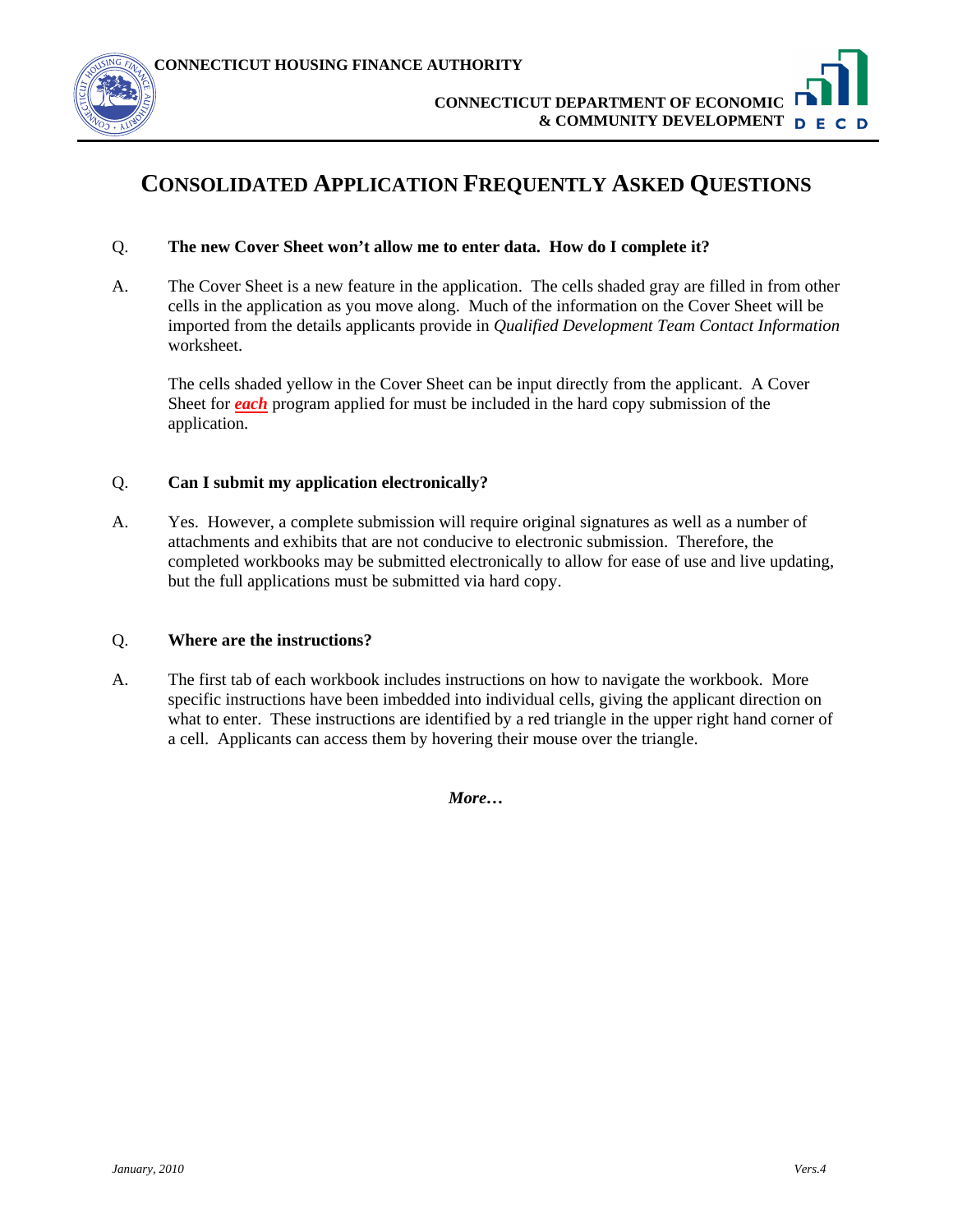

# **CONNECTICUT DEPARTMENT OF ECONOMIC & COMMUNITY DEVELOPMENT**

### Q. **Who do I send my application to?**

A. Applicants seeking financing and/or tax credits *from CHFA* should send their applications to:

Administrator, Multifamily Housing Development Programs CT Housing Finance Authority 999 West Street Rocky Hill, CT 06067

Applicants seeking financing *from DECD* should send their applications to:

The Office of Housing Development & Finance CT Department of Economic & Community Development 505 Hudson Street Hartford, CT 06106

Applicants seeking financing *from both agencies should submit their applications to both agencies at the same time.* 

#### Q. **How many originals and copies of the application should I submit?**

A. For application submissions to DECD, one original and one copy will be required. Only one copy of plans and specifications, surveys, construction manuals, and Environmental Site Assessments need to be completed.

 For application submissions to CHFA for financing, one original of the Consolidated Application is required to be submitted. For Tax Credit programs, one original is required to be submitted. If applying for both mortgage financing and tax credits, only one copy of plans and specifications, surveys, construction manuals, and Environmental Site Assessments is required.

#### Q. **Can I use the Consolidated Application for the CDBG/Small Cities Program?**

A. No. The Small Cities program has a separate application. It can be found on DECD's website at [www.decd.org](http://www.decd.org/)

#### Q. **Will I still need a pre-application to proceed?**

A.. DECD and CHFA will not be using pre-applications in the future.

*More…*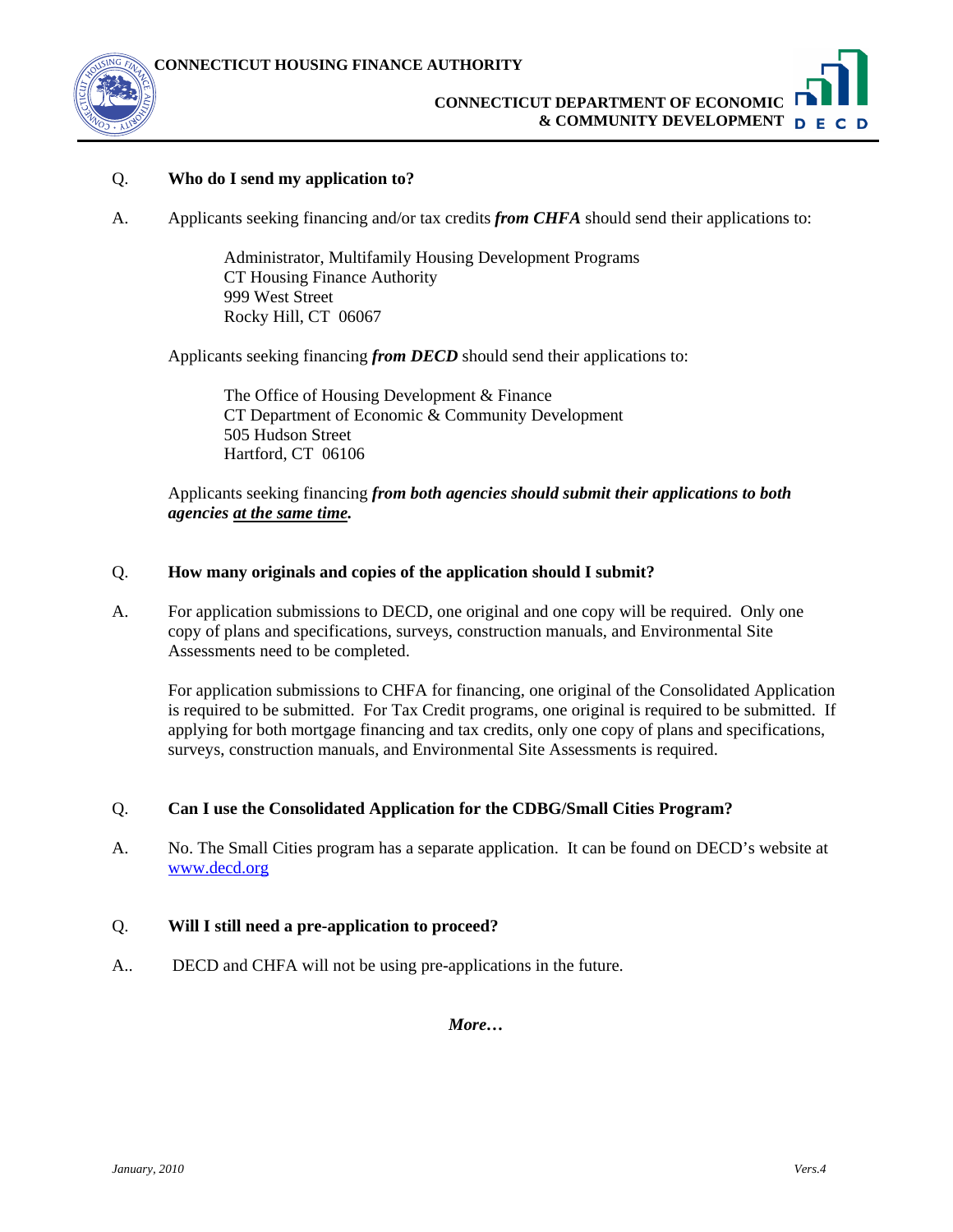

#### Q. **Will DECD and CHFA rate and rank the applications in the same way?**

A. DECD and CHFA have agreed to financial underwriting standards. However, each agency must follow and comply with the program requirements it has the responsibility to administer which will impact rating and ranking priorities.

### Q. **What's the difference between a program and a project?**

A. "*Program"* refers to an existing loan fund or finance tool offered by a municipality or Community Development Finance Institution, or any other entity carrying out a scattered site program with as yet undetermined sites or clients. "*Project"* is a real estate development activity with a known site or sites. DECD will use the consolidated application to entertain requests for capitalization of programs as well as the financing of projects regardless of funding source.

#### Q. **Do I use the development budget for my request for program funding from DECD?**

A. Yes.

# Q. **How do I complete the "DECD Home" and "DECD Other" columns on the development budget?**

A. Distribute your total request for DECD funds (both Home and other as applicable) down the line items to demonstrate how those funds are budgeted to be used in your development proposal.

# Q. **My application is a request to finance a rental development. Do I just complete Workbook 1 of the application?**

A. No. Regardless of development type (rental or ownership) both workbooks must be completed for the items that are applicable. Please refer to the Exhibit Checklist in each workbook to determine which materials pertain to your application.

# Q. **How do I calculate the developer fee when I'm applying for joint funding from CHFA and DECD?**

A. Development requesting financing from both DECD and CHFA may include a developer fee up to 15% of eligible costs. *PLEASE NOTE* that proceeds from financing provided by either CHFA or DECD may not be used to finance the developer fee.

 Applicants seeking financing solely from DECD sources may include a developer fee up to 10% of eligible costs.

*More…*